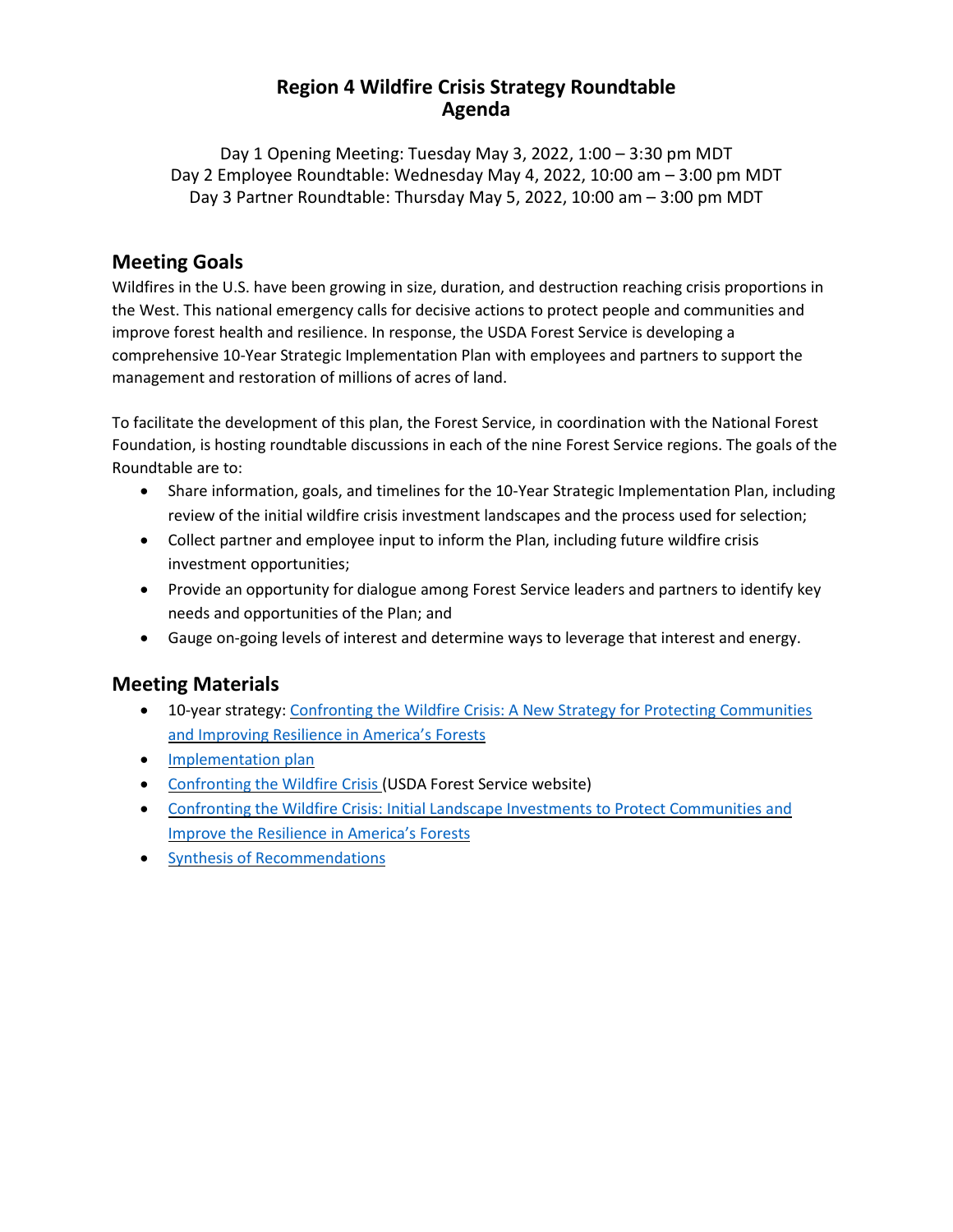| <b>TIME</b> | <b>AGENDA ITEM</b>                                                                                                                                                                                                                                                                                                                                                                                                                                                                                                                                                  | <b>PRESENTER</b>                                                                                             |
|-------------|---------------------------------------------------------------------------------------------------------------------------------------------------------------------------------------------------------------------------------------------------------------------------------------------------------------------------------------------------------------------------------------------------------------------------------------------------------------------------------------------------------------------------------------------------------------------|--------------------------------------------------------------------------------------------------------------|
| 1:00 pm MDT | <b>Welcome &amp; Introductions</b>                                                                                                                                                                                                                                                                                                                                                                                                                                                                                                                                  | <b>NFF Facilitator</b>                                                                                       |
| 1:05        | <b>Opening Remarks</b>                                                                                                                                                                                                                                                                                                                                                                                                                                                                                                                                              | Mary Farnsworth,<br>Intermountain Regional<br>Forester<br>Dr. Monica Lear, Rocky<br><b>Mountain Research</b> |
|             |                                                                                                                                                                                                                                                                                                                                                                                                                                                                                                                                                                     | <b>Station Director</b>                                                                                      |
| 1:25        | Partners in Leadership: Panel Discussion<br>Dustin Miller, Director, Idaho Department of<br>Lands<br>Emily Fife, Utah State Conservationist, NRCS<br>Matt Preston, Deputy State Director, BLM Utah<br>Dominique Etchegoyhen, Deputy Director,<br>Nevada Department of Conservation & Natural<br>Resources<br>Joel Bousman, Commissioner, Sublette County,<br>Wyoming<br><b>Clifford Banuelos, Tribal-State Environmental</b><br>Liaison, Inter-Tribal Council of Nevada<br>Mike Rau, Water Quality Program Manager,<br>٠<br>Central Utah Water Conservancy District | <b>Leadership Panel</b>                                                                                      |
| 2:00        | 10-year Strategic Implementation Plan Overview                                                                                                                                                                                                                                                                                                                                                                                                                                                                                                                      | Jason Kuiken, Wildfire<br><b>Risk Reduction</b><br><b>Infrastructure Team</b><br>Deputy                      |
| 2:15        | <b>BREAK (10 minutes)</b>                                                                                                                                                                                                                                                                                                                                                                                                                                                                                                                                           |                                                                                                              |
| 2:25        | Moderated Panel Discussion and Q&A with all leaders                                                                                                                                                                                                                                                                                                                                                                                                                                                                                                                 | <b>NFF Facilitator</b>                                                                                       |
|             |                                                                                                                                                                                                                                                                                                                                                                                                                                                                                                                                                                     | <b>All Leadership</b>                                                                                        |
| 3:24        | <b>Closing Remarks</b>                                                                                                                                                                                                                                                                                                                                                                                                                                                                                                                                              | Mary Farnsworth,<br>Intermountain Regional<br>Forester                                                       |
| 3:29        | Closeout                                                                                                                                                                                                                                                                                                                                                                                                                                                                                                                                                            | <b>NFF Facilitator</b>                                                                                       |
| 3:30        | Adjourn. Thank you for attending!                                                                                                                                                                                                                                                                                                                                                                                                                                                                                                                                   |                                                                                                              |

## **Day 1 (May 3): Opening Meeting for All Invited Partners and Employees**